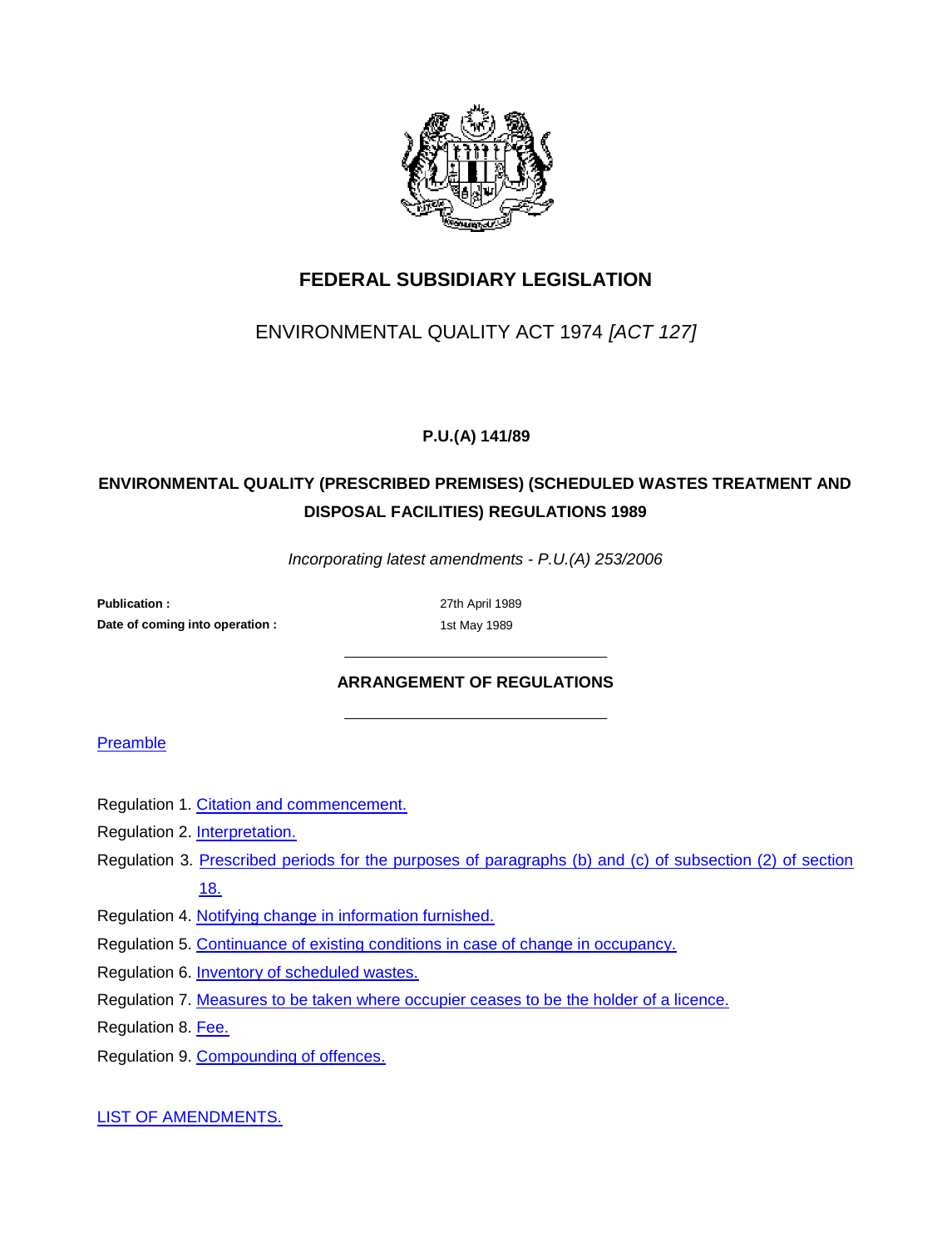### **Preamble**

IN exercise of the powers conferred by section 51 of the Environmental Quality Act 1974[*Act 127*], the Minister, after consultation with the Environmental Quality Council, makes the following regulations:

### **Regulation 1. Citation and commencement.**

These Regulations may be cited as the **Environmental Quality (Prescribed Premises) (Scheduled Wastes Treatment and Disposal Facilities) Regulations 1989** and shall come into force on the 1st May 1989.

### **Regulation 2. Interpretation.**

In these Regulations, unless the context otherwise requires-

"licence" means a licence in respect of any prescribed premises as required under section 18 of the Act;

"prescribed premises" means premises prescribed by the Environmental Quality (Prescribed Premises) (Scheduled Waste Treatment and Disposal Facilities) Order 1989 [*P.U. (A) 140/89*];

"scheduled wastes" means any waste falling within the categories of waste listed in the First Schedule to the Environmental Quality (Scheduled Wastes) Regulations 2005 [*P.U. (A) 294/2005*].

*[Sub.P.U.(A) 253/2006]*

# **Regulation 3. Prescribed periods for the purposes of paragraphs (b) and (c) of subsection (2) of section 18.**

In connection with the making of application for a licence-

*(a)* the period ending on the 31st May 1989 is prescribed for the purposes of paragraph *(b)* of subsection (2) of section 18 of the Act;

*(b)* the period of fourteen days after a person became the occupier of any prescribed premises is prescribed for the purposes of paragraph *(c)* of subsection (2) of section 18 of the Act.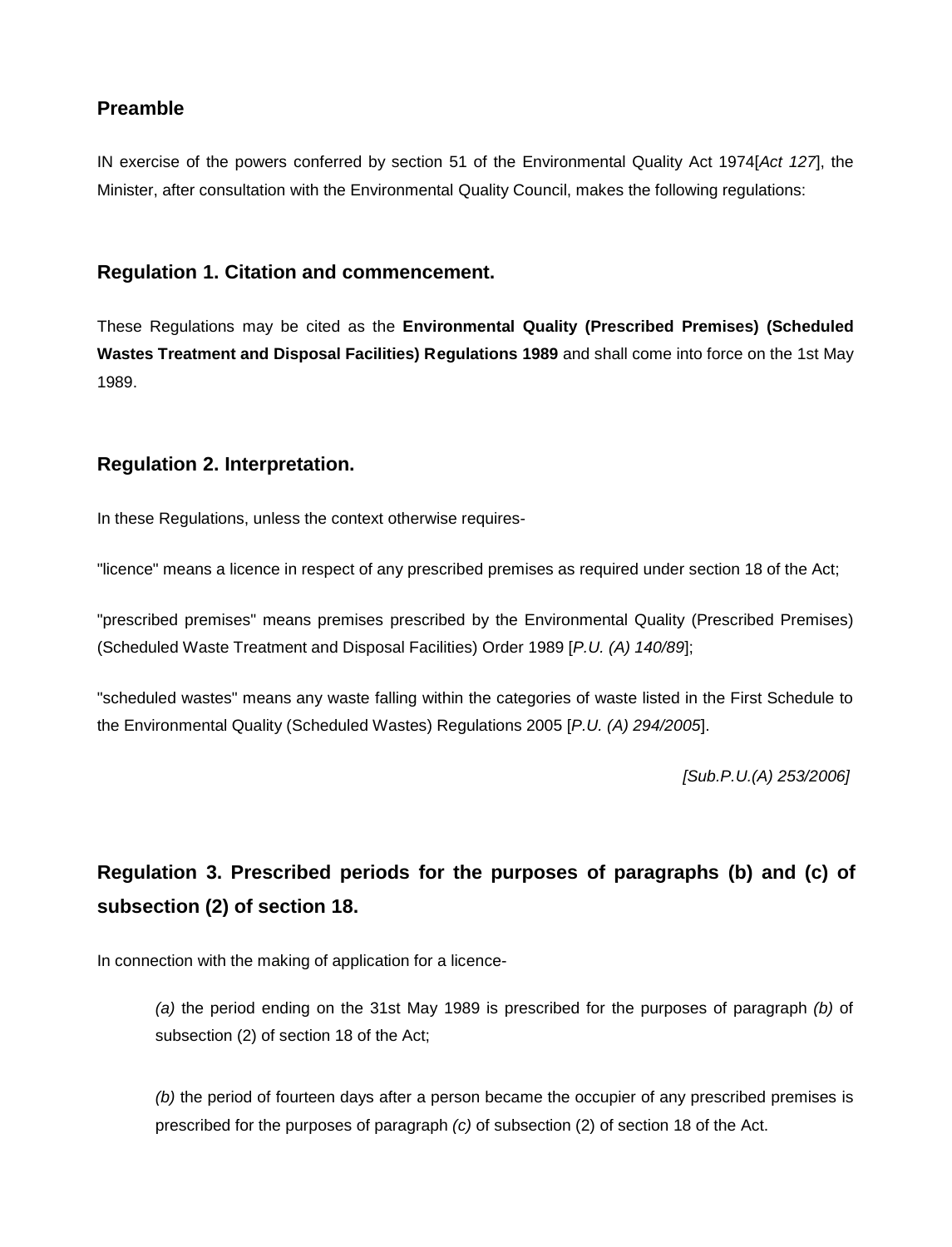### **Regulation 4. Notifying change in information furnished.**

Every applicant for a licence or for the renewal or transfer of a licence shall, within seven days of the occurrence of any material change in any information furnished in his application or furnished pursuant to a request by the Director General under subsection (2) of section 11 of the Act, inform the Director General in writing of the change.

### **Regulation 5. Continuance of existing conditions in case of change in occupancy.**

Where a person becomes the occupier of any prescribed premises in succession to another person who holds a yet unexpired licence in respect of such prescribed premises, then-

*(a)* for a period of fourteen days after the change in occupancy; or

*(b)* where the new occupier makes application in writing within the period referred to in paragraph *(a)* for the transfer to him of the licence, for the period from the change in occupancy until the final determination of his application,

the conditions subject to, or upon which, the licence was issued shall be binding on the new occupier and shall be observed by him notwithstanding that he is not yet the holder of the licence or that the licence may, during the period specified in paragraph *(a)* or *(b)*, as the case may be, have expired.

### **Regulation 6. Inventory of scheduled wastes.**

(1) Every occupier of prescribed premises shall keep in good condition an accurate and up-to-date inventory of the types and quantities of scheduled wastes received, stored, treated, recovered, destroyed, disposed of or otherwise handled at the prescribed premises.

(2) Every occupier of prescribed premises shall, within fourteen days after the end of every period of three months, submit to the Director General an inventory of scheduled wastes received, stored, treated, recovered, destroyed, disposed of or otherwise handled at the prescribed premises within such period of three months.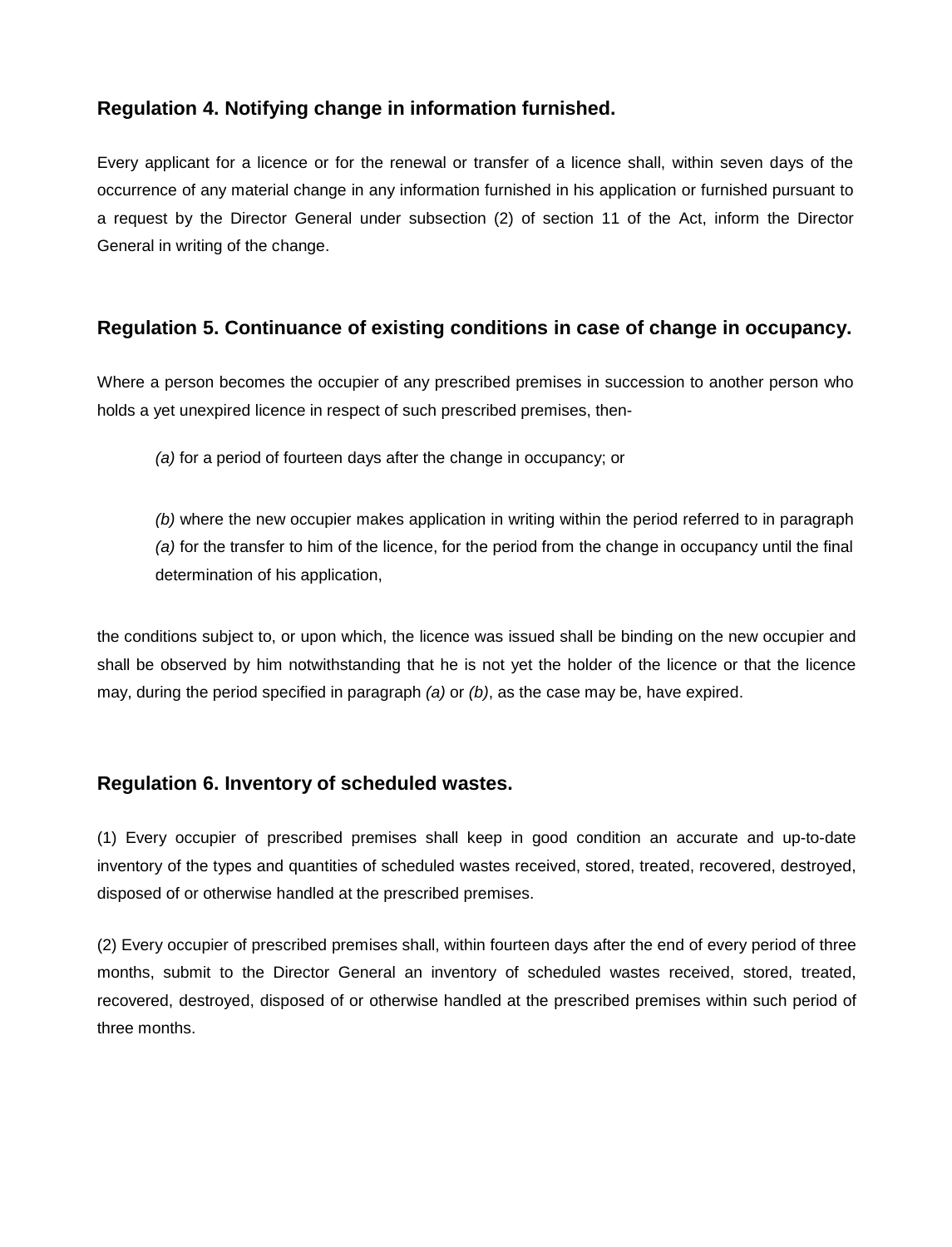(3) The period of three months referred to in subregulation (2) shall begin on the day the occupier first occupies the prescribed premises.

(4) Where a person ceases to be the occupier of any prescribed premises and another person succeeds him as the occupier of such prescribed premises, the former occupier shall transfer the inventory kept by him to the new occupier.

(5) Notwithstanding the requirement in subregulation (4), the Director General may require any occupier or former occupier to transfer the inventory kept by such occupier or former occupier to him.

## **Regulation 7. Measures to be taken where occupier ceases to be the holder of a licence.**

(1) Where the occupier of any prescribed premises ceases to be the holder of a licence in respect of such prescribed premises and there still remain on such prescribed premises scheduled wastes which have not been treated or disposed of, he shall cause such scheduled wastes to be transferred, within a period of thirty days from the day he ceases to be the holder of such licence, to any prescribed premises in respect of which there is a licence in force.

(2) Subregulation (1) shall apply to any occupier of prescribed premises whose application for a licence or for the transfer of a licence is refused, and in its application to such occupier, the period specified in subregulation (1) shall begin on the day he is notified of such refusal or, where he makes an appeal and the appeal is not successful, the day he is notified of the decision of the Appeal Board, whichever is the later.

(3) The occupier referred to in subregulations (1) and (2) shall comply with the requirements imposed on a waste generator under the Environmental Quality (Scheduled Wastes) Regulations 1989 [*P.U. (A) 139/89*] until such remaining scheduled wastes are delivered into the custody of the occupier of any prescribed premises in respect of which there is a licence in force.

### **Regulation 8. Fee.**

(1) The fee for a written permission under section 19 of the Act is \$1,000.00 and shall not be refundable.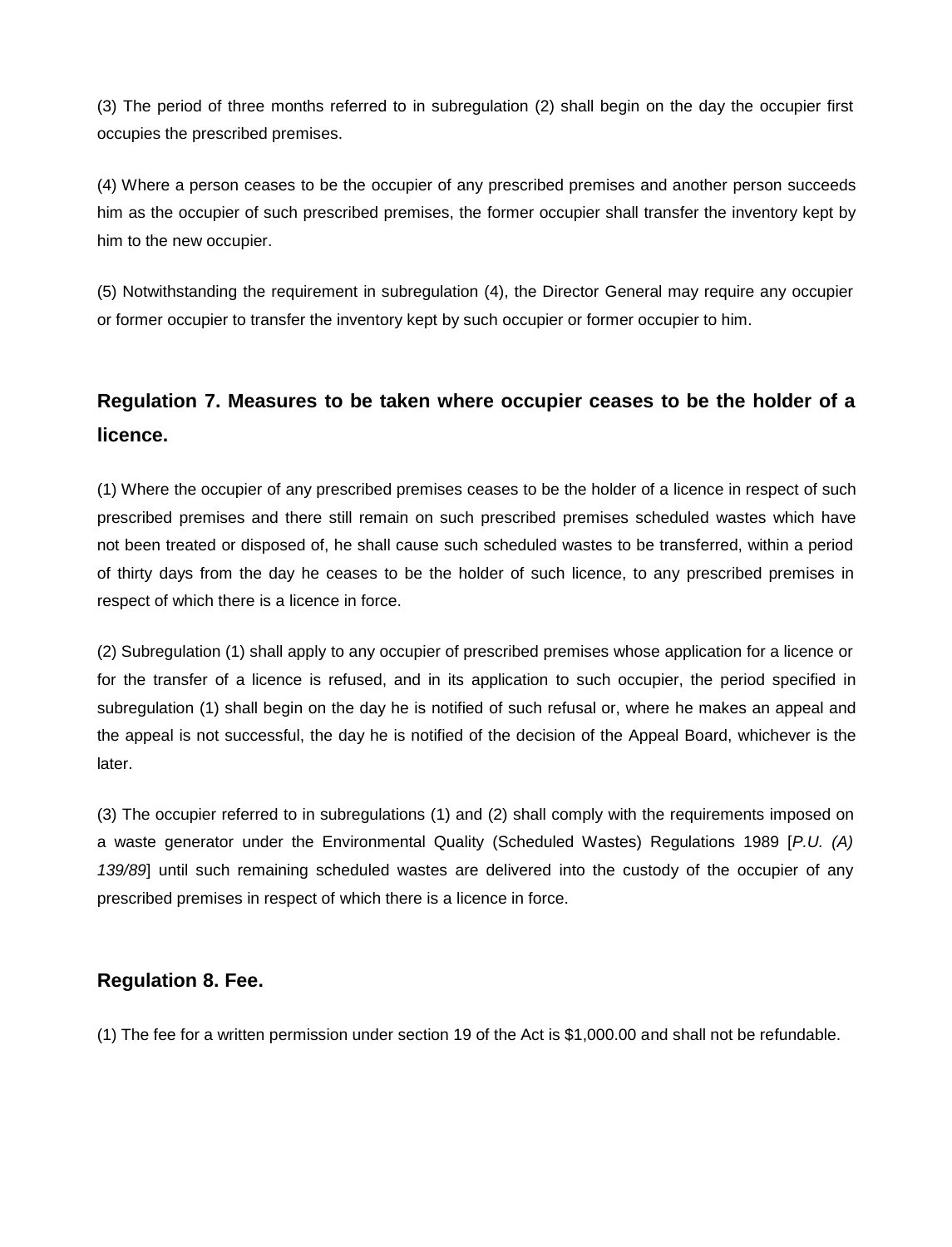(2) The fee for a licence under section 18 of the Act or for the renewal of such licence is \$100.00 and shall not be refundable.

### **Regulation 9. Compounding of offences.**

(1) Every offence which consists of any omission or neglect to comply with, or any act done or attempted to be done contrary to, these Regulations may be compounded under section 45 of the Act.

(2) The compounding of offences referred to in subregulation (1) shall be in accordance with the procedure prescribed in the Environmental Quality (Compounding of Offences) Rules 1978 [*P.U. (A) 281/78*].

Made the 31st March 1989.

[KST. & AS. (U) 902/JAS/2/2/Jld. II; PN. (PU<sup>2</sup>) 280/III.]

DATUK AMAR STEPHEN K.T. Yong, *Minister of Science, Technology and the Environment*